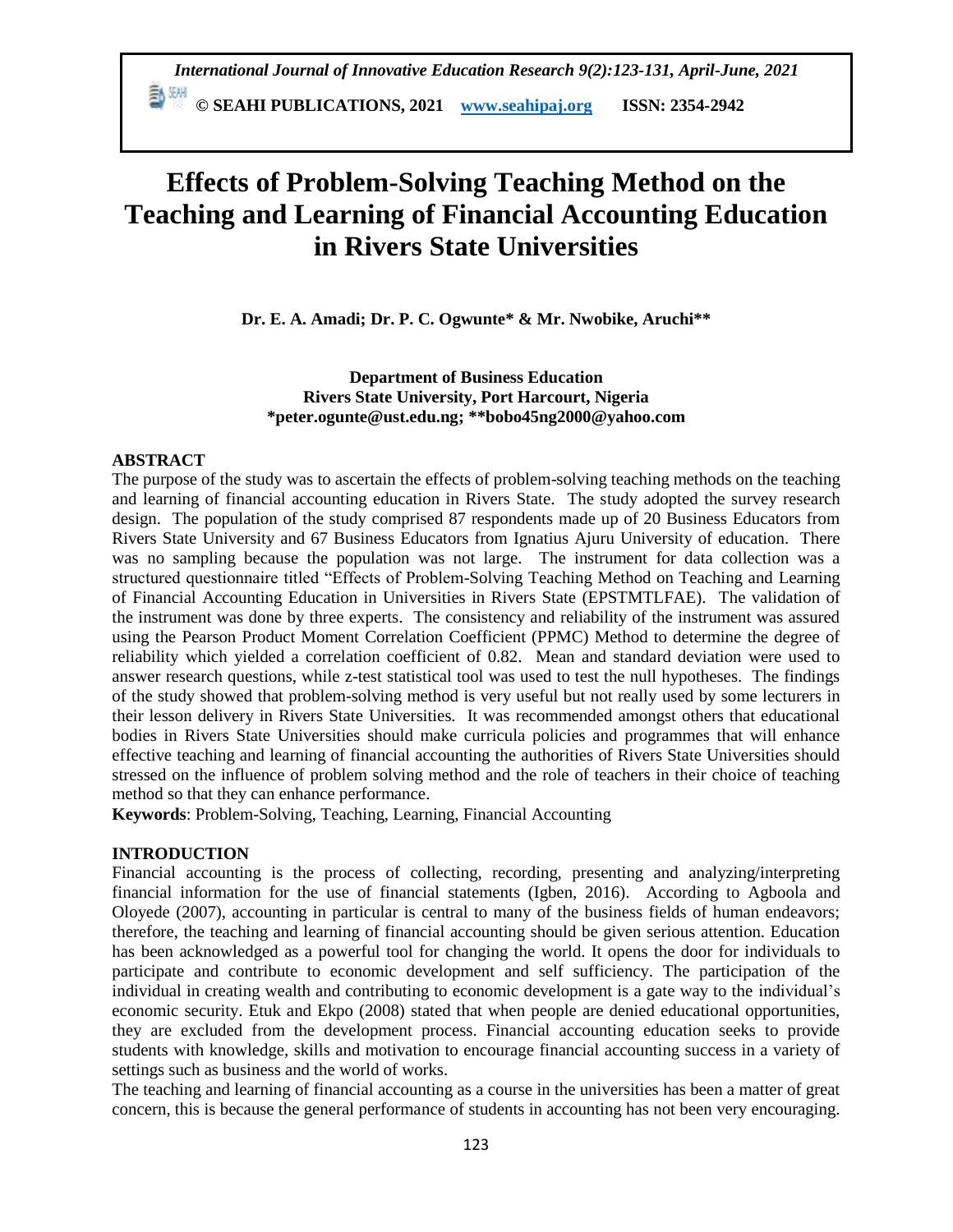Thus, there have been controversies over what factors have been responsible for the general poor performance of these students. Some believe that the type of teaching methods applied in the delivering of accounting courses is important in determining the effectiveness of the teaching and learning process. To facilitate the process of knowledge transmission, teachers should apply the necessary teaching methods that best suit specific objectives in order to reduce the level of exit outcomes. Scholars in the world over have now recognized that there are better methods of learning than through the conventional ways of teaching (Achor, Imoko & Uloko, 2009). According to Ajiboye and Ajitoni (2008), universities are beginning to realize the relevance of utilization of appropriate methods through which students can learn. Furthermore, several methods of teaching have been proved to be relatively ineffective on students' ability to master and then retain important concepts. Therefore, the method of teaching is very important in the impartation of knowledge in teaching-learning processes and the type of method adopted determines to a great extent what the student, assimilate and as such, no nation can rise above the quality of her educational system.

Paul and Dantani (2012), observed that methodology is very vital in any teaching-learning situation as the method adopted by the teacher may promote or hinder learning. It may sharpen mental activities which are the bases of social power or may discourage initiatives and curiosity, thus making self-reliance and survival difficult. Many teaching practitioners widely applied teacher- centered methods. Until today, questions about the effectiveness of teaching methods on students learning have consistently raised considerable interest in the real field of educational research (Hightower, 2011). A renowned researcher Bello (2011), noted that learning through some methods of teaching is passive rather than active. The traditional passive view of learning involves situations where material is delivered to students using a lecture-based method. The application of the traditional methods like lecture, memorizing, recitation. etc. do not seem to aid critical and creative thinking, and collaborative problem-solving. In contrast, a more modern view of learning is constructivism, where students are expected to be active in the learning process by participating in problem-solving activities Ekeke, 2013). However, the results of recent studies concerning the effectiveness of teaching methods favour constructivist, which involves active learning methods.

Problem-solving method is essentially a collaborative, constructivist and contextualized learning and teaching approach that uses real life problems to initiate, motivate and focus knowledge constructions. Ribeiro (2011) stated that despite the origin of problem-solving in the teaching of medical and health sciences, it has rapidly expanded to the teaching of other disciplines, such as, accounting, mathematics, etc. likewise, Problem-solving method involves more complex and uncertain teaching situation than those found in lectures, it appears to be an important tool in fostering the development of students' knowledgebase and promotes the students' professional skills and attitudes, helping them acquire better study habits as compared to conventional methodologies, implying that it is capable of promoting life-long and selfdirected learning (Ifeanj-uche & Ejiabukwa, 2013).

Today's students are exposed to an increasingly complex and demanding information landscape, making it difficult for them to know where to turn to for help, Problem-solving method, a conceptual model of facilitated learning has been used with outstanding results in the education of various healthcare professions and education. According to Downing (2013), problem solving is more than a teaching method. It encompasses a nurturing environment in which all curriculum elements are systematically aligned to help students achieve the learning outcomes set by the instructor. Problem-solving method promotes critical thinking, as Downing (2013). Adeyemo, Babajide, and Amusa (2013) found that "in addition to the formal learning context, everyday challenges emerging from the additional new social contest provided by problem-solving curricula provide fertile environments for the development of financial accounting. In other words, when we are faced with finding solutions to a problem whether posed by the teacher as part of a problem-solving curriculum or a new social environment, we are more likely to develop generic, as well as subject specific skill".

Problem-solving as an excellent method for facilitating learning of complex and reality-based concept, is a wonderful way to keep restless undergraduate students engaged and working actively to achieve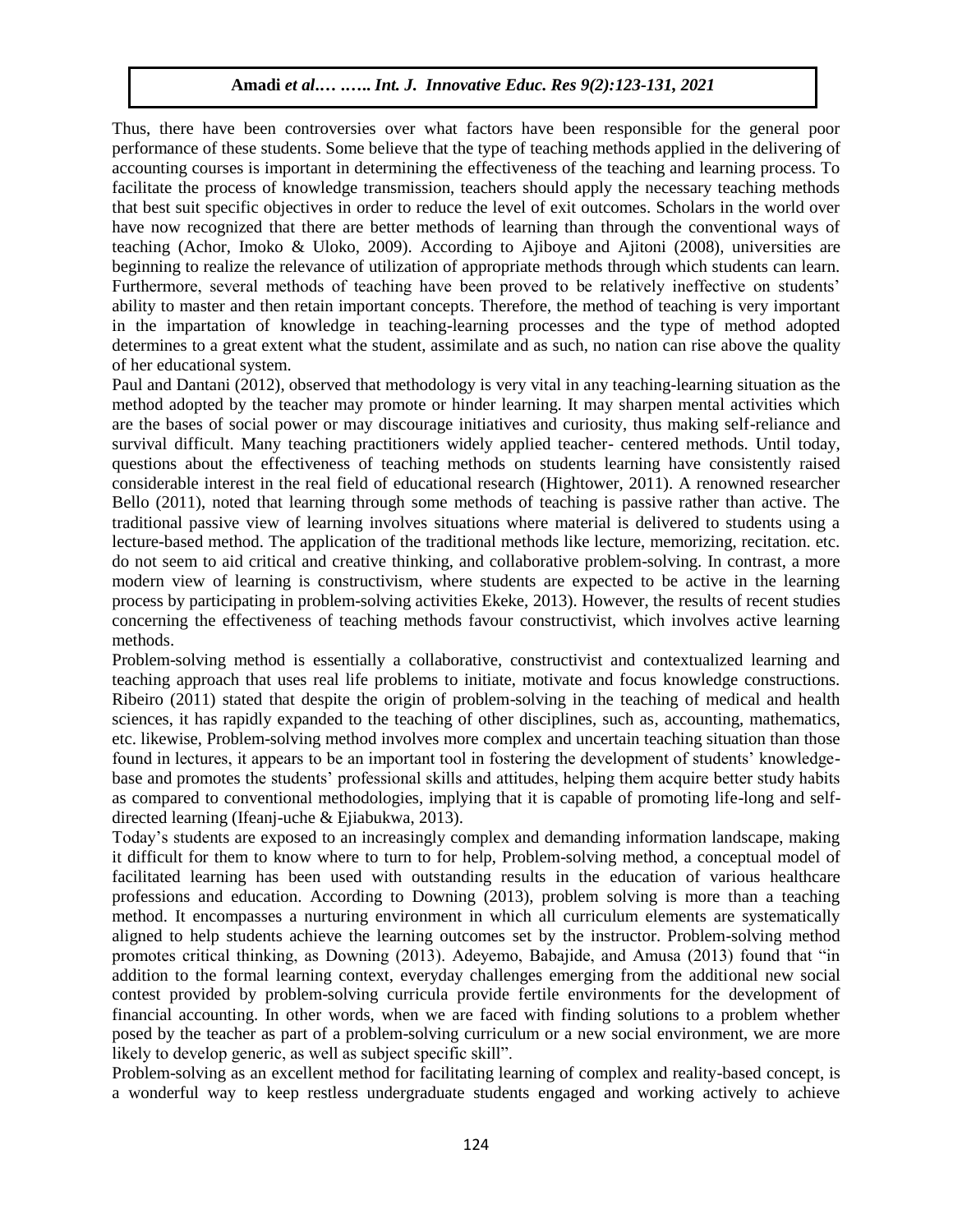accounting literacy learning objectives suitable for the world of works. On the other hand, demonstration method of teaching is the type of teaching method in which the teacher is the principal actor while the learners watch with intention to act later. Quoting Iyiola (2010), demonstrations are used to show procedures and to explain techniques. Thus demonstration is a direct means of explaining things to pupils. Syed and Feyzollah (2012), described demonstration as a display or an exhibition usually done by the teacher while the students watch with keen interest. The authors further added that, it involves showing how something works or the steps involved in the process. The method is an attention inducer and a powerful motivator in lesson delivery and also gives a real-life situation of study as the students acquire skills in real life situations. Good demonstration is a vital part of skill teaching as we all learn by imitation in one way or the other (Koko, 2012). The author explained further that experience shows that much student learning occurs through observing others. Thus, the demonstration method gives learners the opportunity to see and hear the details related being taught.

Nigerian educational system needs a system where the teachers (especially the financial accounting teachers) could use method that would enable them meet the learning objectives in financial accounting. There are various methods of teaching and the choice of teaching method is affected by many components such as content, time, ability of learners, group size as well as the teachers' personal preference (Lime, 2013). However, to carry out this job of teaching and learning effectively, there are many techniques that are indispensable to the classroom teachers, to ensure effective student's learning. Hence, the teacher should not just be satisfied with the fact that they have taught the lesson without finding out whether the students possess the basic skills needed to understand the lesson and finally measuring or evaluating the progress that was made at the end of the lesson by the students. If Nigeria has to develop in terms of harnessing all the human and material resource and the accounting profession for maximum wealth and productivity, then problem-solving method should be encouraged in the teaching and learning of financial accounting. This method can also be utilized in all other disciplines in order for the students to fit in, in the world of works.

To this end, several empirical investigations has been made on teaching method in comparison but it does not appear that any such studies have been done on problem-solving methods of teaching and learning of financial accounting education. This implies that there is need to investigate empirically and document the influence of problem-solving methods in the teaching and learning of financial accounting education in Rivers State Universities.

# **Statement of the Problem**

The teaching and learning of financial accounting as a course in the universities has been a matter of great concern as the general performance of students in accounting has not been very encouraging.

The academic performance by the majority students in higher educational level (particularly accounting students) has largely been cited to be the result of ineffective teaching method by lecturers (Adeyemo, Babajide & Amusa, 2013). According to the authors, learning methods that adopted the students-centered activities concept of development capability for developing skills and knowledge are conspicuously lacking. This trend of development could adversely affect the overall educational development of the state if not checked.

The incidence of ineffective teaching of financial accounting education in Rivers State Universities has resulted in poor achievement in examination and the production of half-baked graduates that cannot fit in the world of works.

Hence, Iyiola (2010) stated that there are different methods of teaching and the choice of teaching method to use is hindered by many components such as content, time, ability of students, group size as well as the teachers' personal preference.

Given that this is so, the question is put: how do problem-solving methods influence the teaching and learning of financial accounting education in Rivers State Universities?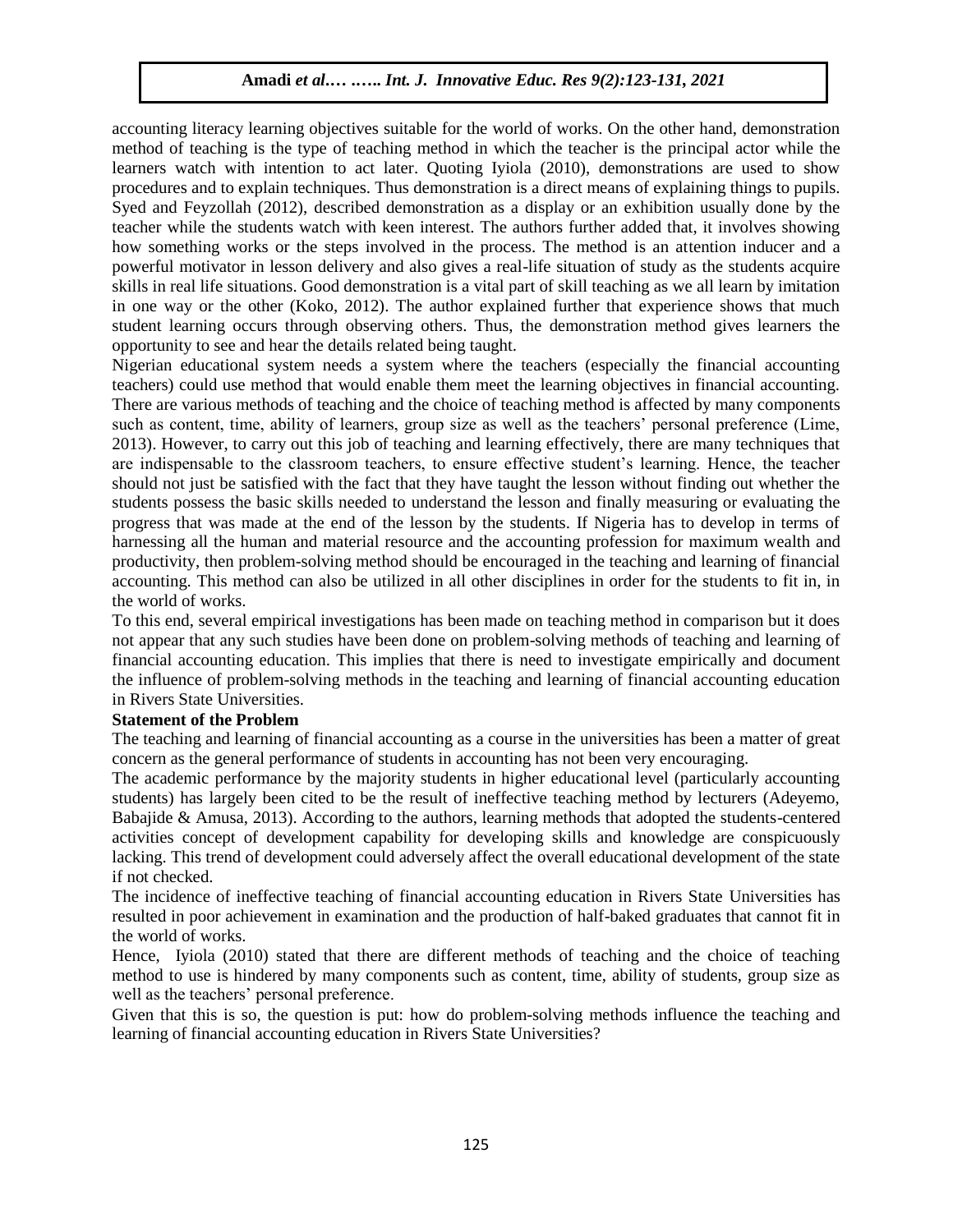# **Purpose of the Study**

The purpose of this study was to determine the effects of problem-so1ving method on the teaching and learning of financial accounting education in Rivers State Universities. Specifically, the study sought to:

- 1. Assess the extent to which problem-solving method influences the teaching and learning of financial accounting education in Rivers State Universities.
- 2. Identify hindrances in the use of problem-solving method in teaching and learning financial accounting education in Rivers State Universities

#### **Research Questions**

The following research questions guided the study.

- 1. To what extent does problem-solving method influence the teaching and learning of financial accounting education in Rivers State Universities?
- 2. What are the hindrances to the use of problem-solving method in teaching and learning financial accounting education in Rivers State Universities?

#### **Research Hypotheses**

The following null hypotheses were formulated and tested at 0.05 level of significance.

- 1. There is no significant difference in the mean responses of Rivers State University (RSU) and Ignatius Ajuru University of Education (IAUE) lecturers on the influence of problem-solving method for teaching and learning of financial accounting in Rivers State Universities.
- 2. There is no significant difference in the mean responses of Rivers State University (RSU) and Ignatius Ajuru University of Education (IAUE) lecturers on the hindrances to the use of problemsolving method in teaching and learning of financial accounting in Rivers State Universities.

#### **RESEARCH METHODS**

The study adopted the survey research design. The population of the study comprised 76 respondents, made up of 20 Business Educators, from Rivers State University and 56 Business Educators from Ignatius Ajuru University of Education. There was no sampling because the population was not large. The research instrument used for the study was a structured questionnaire developed by the researchers based on the insight gained from the review of related literature. The questionnaire is titled "Effects of Problem-Solving Teaching Method on Teaching and Learning of Financial Accounting Education in University in Rivers State (EPSTMTLFAE). The first section sought for demographic information of the respondents, while the second section contained 20 items statements. The instrument was validated by three experts, two from Rivers State University, and one from Ignatius Ajuru University of Education. The consistency and reliability of the instrument was assured using the Pearson Product Moment Correlation Coefficient (PPMC) Method, to determine the degree of reliability which yielded a correlation co-efficient of 0.86. The first part of the instrument was designed on a 4 point-likert type of rating scale of High Extent (HE-4 points), Moderate Extent (ME-3 points), Low Extent (LE- 2 points), and Very Low Extent (VLE- 1 point). While the second part of the instrument was optioned: Strongly Agree (SA-4points), Agree (A-3points), Disagree (DA-2points) and Strongly Disagree (SDA-1point) respectively. Data collected were analyzed using mean and standard deviations to answer research questions and z-test statistics for the test of the null hypotheses".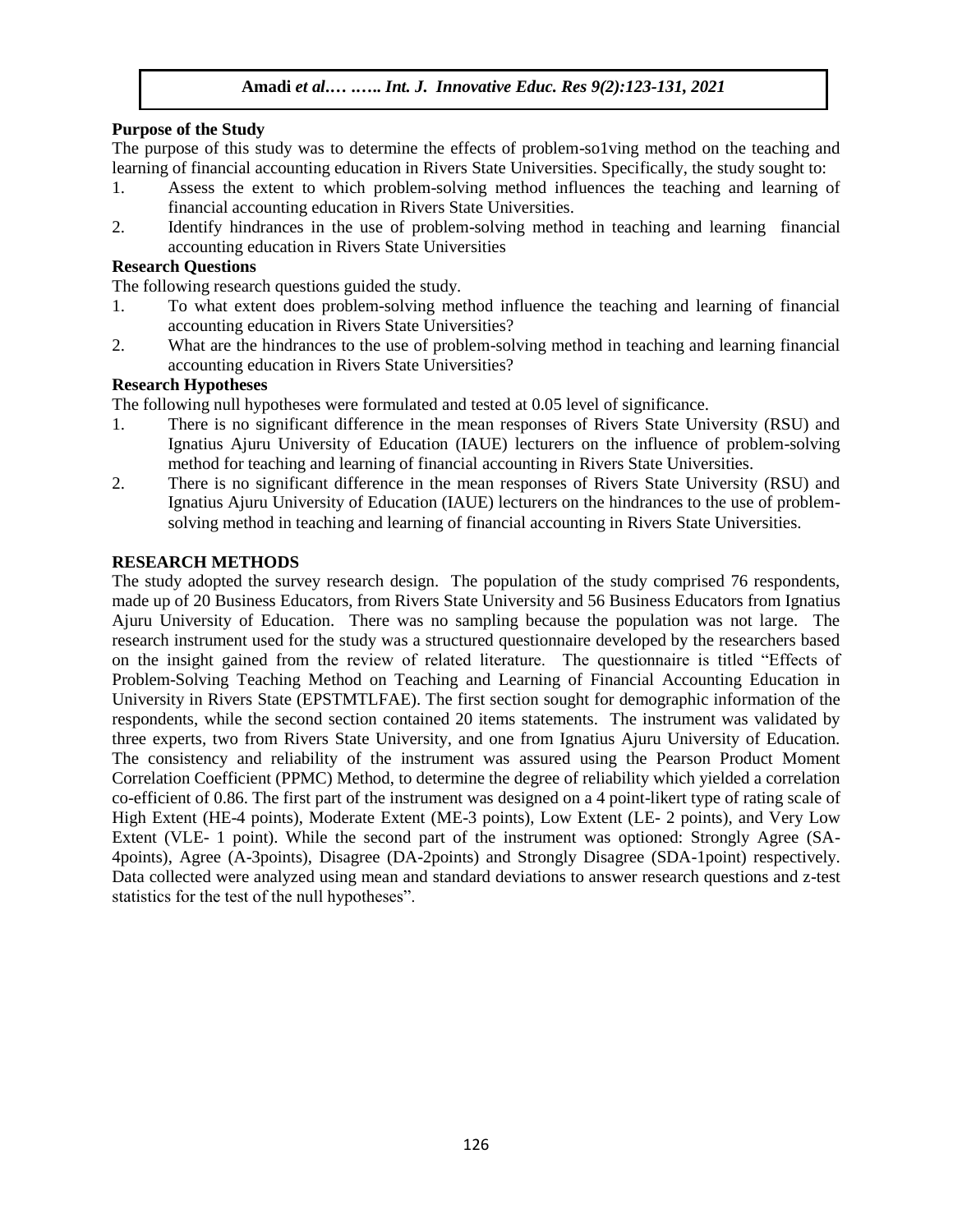# **RESULTS**

#### **Research Question 1**

*To what extent does problem-solving method influence the teaching and learning of financial accounting education in Rivers State Universities?*

**Table 1: Mean responses on the Influence of Problem-Solving Method in the Teaching and Learning of Financial Accounting Education in Rivers State Universities**

|                             | <b>Responses</b>                                                          |                |      |                        |  |  |
|-----------------------------|---------------------------------------------------------------------------|----------------|------|------------------------|--|--|
| $S/N0$ .                    | <b>Problem-Solving Method</b>                                             | $\overline{X}$ | S.D  | <b>Remark</b>          |  |  |
| 1.                          | Motivates students to learn                                               | 2.95           | 1.06 | Moderate Extent        |  |  |
| 2.                          | Enable teachers to give vast amount of knowledge                          | 3.13           | 1.07 | Moderate Extent        |  |  |
| 3.                          | Creates students-teachers relationship                                    | 3.39           | 0.73 | <b>Moderate Extent</b> |  |  |
| 4.                          | Enable teachers to direct students for better retention of<br>information | 3.25           | 0.81 | <b>Moderate Extent</b> |  |  |
| 5.                          | Encourages rote-emphasis on doing by the students                         | 2.96           | 1.04 | Moderate Extent        |  |  |
| 6.                          | Develop self-directed learning skills in students.                        | 2.86           | 0.92 | Moderate Extent        |  |  |
| 7.                          | Emphasized students-centered approach of learning.                        | 3.29           | 0.85 | Moderate Extent        |  |  |
| 8.                          | Develops critical thinking and creativity in students                     | 3.19           | 0.93 | Moderate Extent        |  |  |
|                             | <b>Grand Mean &amp; SD</b>                                                | 3.13           | 0.93 | <b>Moderate Extent</b> |  |  |
| Source (Field Survey, 2021) |                                                                           |                |      |                        |  |  |

Data in Table 1 revealed that all the items (1-8) have mean values of 2.95 (1.06), 3.13 (1.07), 3.39 (0.73), 3.25 (0.81).2.96 (1.04), 2.96 (1.04), 2.86 (0.92).3.29 (0.85) and 3.19 (0.93) respectively. They were items on the influence of problem-solving method for teaching financial accounting education in Rivers State Universities, which respondents from Rivers State University (RSU) and Ignatius Ajuru University of Education (IAUE) Business Educators considered to influence the teaching and learning of accounting education. A grand mean of 3.13 and standard deviation of 0.93 imply that problem-solving method influence the teaching and learning of financial accounting education in Rivers State Universities to a moderate extent.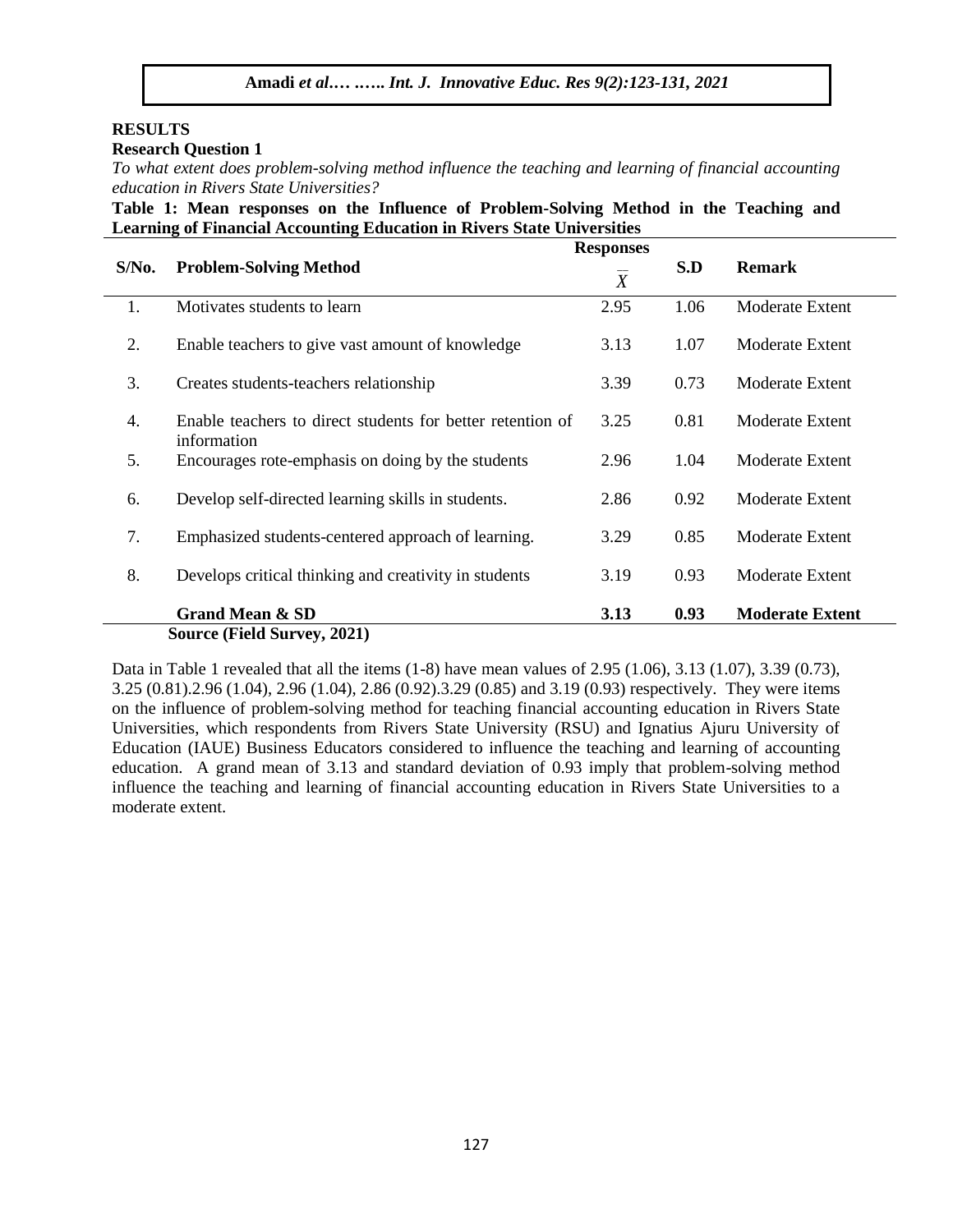#### **Research Question 2**

*What are the hindrances to the use of problem-solving method in teaching and learning of financial accounting education in Rivers State?*

**Table 2: Mean responses on the Hindrance to the Use of Problem-Solving Method in the Teaching and Learning of Financial Accounting Education in Rivers State Universities**

|                                    |                                                        | <b>Responses</b> |      |               |  |  |  |  |
|------------------------------------|--------------------------------------------------------|------------------|------|---------------|--|--|--|--|
| $S/N0$ .                           | <b>Hindrances of Problem-Solving Method are:</b>       | $\boldsymbol{X}$ | S.D  | <b>Remark</b> |  |  |  |  |
| 9.                                 | Lack of motivation and inexperience of business        |                  |      |               |  |  |  |  |
|                                    | educators                                              | 3.10             | 0.94 | Agree         |  |  |  |  |
| 10.                                | Lack of ability in remembering related accounting      |                  |      |               |  |  |  |  |
|                                    | equations and formulars                                | 3.11             | 0.84 | Agree         |  |  |  |  |
| 11.                                | Lack of books or materials on problem solving in       |                  |      | Agree         |  |  |  |  |
|                                    | financial accounting                                   | 3.11             | 1.02 |               |  |  |  |  |
| 12.                                | Lack of practice on problem-solving during classes     | 3.42             | 0.83 | Agree         |  |  |  |  |
|                                    |                                                        |                  |      |               |  |  |  |  |
| 13.                                | Poor mathematical skills on necessary understanding of | 3.37             | 0.92 | Agree         |  |  |  |  |
|                                    | financial accounting problems                          |                  |      |               |  |  |  |  |
| 14.                                | Lecturers unpreparedness.                              | 3.38             | 0.88 | Agree         |  |  |  |  |
|                                    |                                                        |                  |      |               |  |  |  |  |
| 15.                                | Large class size                                       | 3.07             | 0.92 | Agree         |  |  |  |  |
|                                    |                                                        |                  |      |               |  |  |  |  |
| 16.                                | Vas contents to be covered by business educators.      | 3.10             | 0.96 | Agree         |  |  |  |  |
| 17.                                | Students unpreparedness                                | 2.71             | 0.95 | Agree         |  |  |  |  |
|                                    |                                                        |                  |      |               |  |  |  |  |
| 18.                                | Learners intellectual ability                          | 3.19             | 0.83 | Agree         |  |  |  |  |
|                                    |                                                        |                  |      |               |  |  |  |  |
|                                    | <b>Grand Mean &amp; SD</b>                             | 3.16             | 0.92 | Agree         |  |  |  |  |
| <b>Source (Field Survey, 2021)</b> |                                                        |                  |      |               |  |  |  |  |

Data in Table 2 showed that all the items  $(9-18)$  have mean values of 3.10  $(0.94)$ , 3.11  $(0.84)$ , 3.11  $(1.02)$ , 3.42 (0.83), 3.37 (0.92), 3.38 (0.88), 3.07 (0.92), 3.10 (0.96), 2.71 (0.95), and 3.19 (0.93), respectively. They were items pointing at the hindrances to the use of problem-solving method in teaching and learning of financial accounting education in Rivers State Universities, which respondents from Rivers State University (RSU) and Ignatius Ajuru University of Education (IAUE) considered as constraints to the use of problem-solving method in teaching and learning financial accounting education. A grand mean of 3.16 and standard deviation of 0.92 imply that respondents agreed that the items listed in table 2 above constitute hindrances to effective use of problem-solving method in teaching financial accounting education in Rivers State Universities.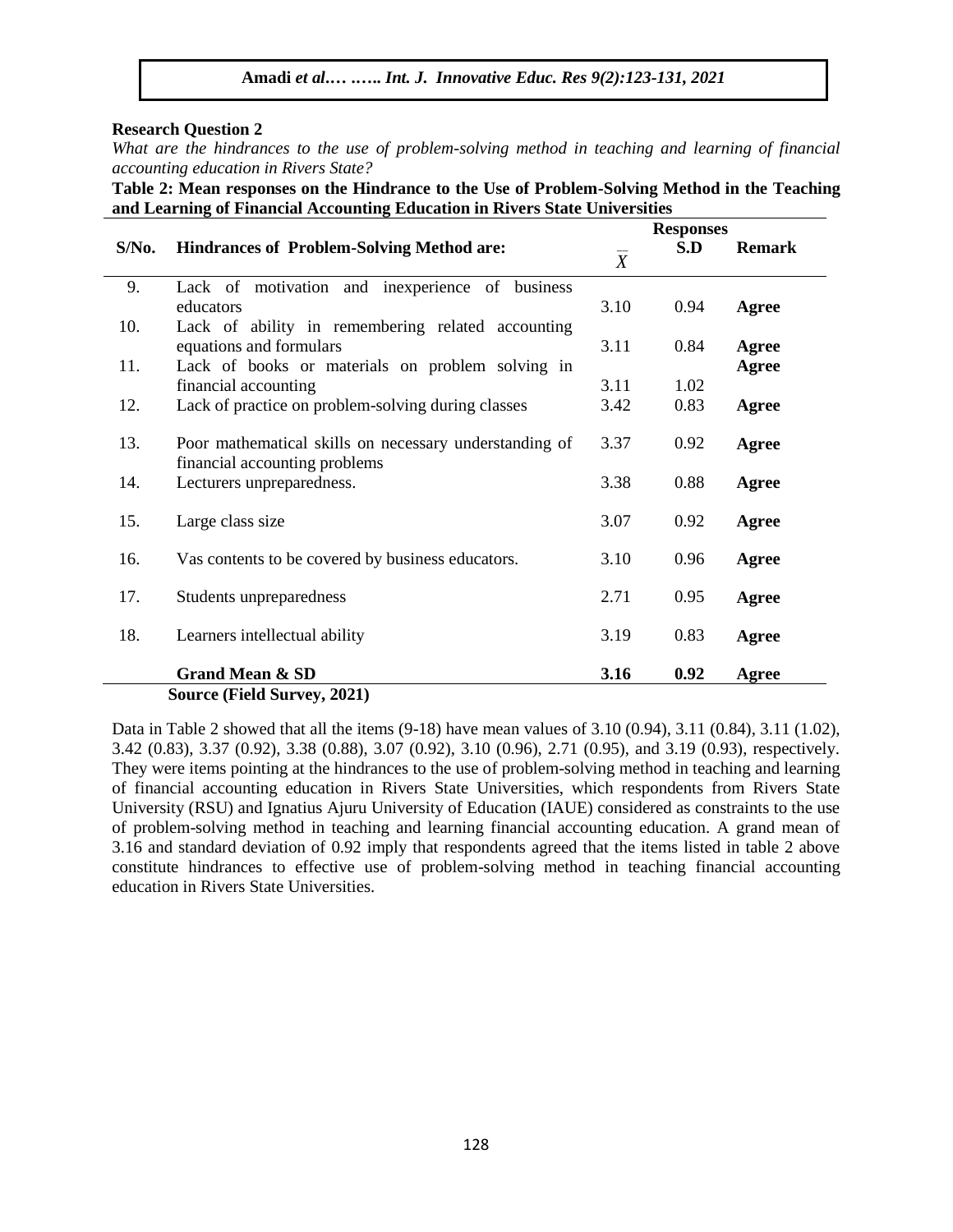#### **Hypothesis Testing Hypothesis I**

There is no significant difference in the mean responses of Rivers State University and Ignatius Ajuru University of Education (IAUE) on the influence of problem-solving method in the teaching and learning of financial accounting education in Rivers State Universities.

**Table 3: z-test Analysis on the Mean Responses of RSU and IAUE Lecturers on the Influence of Problem-Solving Method in the Teaching and Learning of Financial Accounting in Rivers State Universities**

| -------------   |    |                                 |           |    |          |         |        |                 |
|-----------------|----|---------------------------------|-----------|----|----------|---------|--------|-----------------|
| <b>Variable</b> |    | $-\!$ $\!-$<br>$\boldsymbol{X}$ | <b>SD</b> | Df | $\alpha$ | z-cal   | z-crit | <b>Decision</b> |
| <b>RSU</b>      | 20 | 3.06                            | 0.91      | 74 | 0.05     | $-0.58$ | 1.96   | Accepted        |
| <b>IAUE</b>     | 56 | 3.20                            | 0.95      |    |          |         |        |                 |

Table 3 shows the z-test analysis on the mean responses of Rivers State University and Ignatius Ajuru University of Education lecturers on the influence of problem-solving method in the teaching and learning of financial accounting. The hypothesis was tested at 0.05 level of significance with z-critical value of 1.96, which resulted to z-calculated value of -0.58. Since the z-cal (-0.58) is less than the z-crit (1.96), therefore the null hypothesis which states that there is no significant difference in the mean responses of Rivers State University and Ignatius Ajuru University of Education lecturers on the influence of problemsolving method in the teaching and learning of financial accounting in Rivers State University is accepted. **Hypothesis 2**

There is no significant difference in the mean responses of Rivers State University and Ignatius Ajuru University of Education lecturers on the hindrances to the use of problem-solving method in teaching and learning of financial accounting education in Rivers State Universities.

**Table 4: z-test Analysis on the Mean Responses of RSU and IAUE Lecturers on the Hindrance to the Use of Problem-Solving Method in Teaching and Learning of Financial Accounting in Rivers State Universities**

| Diane Christianus |    |                            |           |    |            |         |        |                 |
|-------------------|----|----------------------------|-----------|----|------------|---------|--------|-----------------|
| <b>Variable</b>   |    | $- -$<br>$\mathbf{v}$<br>Λ | <b>SD</b> | Df | $\alpha$   | z-cal   | z-crit | <b>Decision</b> |
| <b>RSU</b>        | 20 | 3.13                       | $_{0.87}$ | 74 | $\rm 0.05$ | $-0.94$ | 1.96   | Accepted        |
| <b>IAUE</b>       | 56 | 3.19                       | 0.97      |    |            |         |        |                 |

Table 4 shows the z-test analysis on the mean responses of Rivers State University and Ignatius Ajuru University of Education lecturers on the hindrances to the use of problem-solving in teaching and learning of financial accounting. The hypothesis was tested at 0.05 level of significance with z-critical value of 1.96 which resulted to z-calculated value of 0.94. Since the z-cal (-0.94) is less than the z-crit (1.96), therefore the null hypothesis which states that there is no significant difference in the mean responses of Rivers State University and Ignatius Ajuru University of Education lecturers on the hindrances to the use of problem-solving method in teaching and learning of financial accounting in Rivers State Universities is accepted.

#### **DISCUSSION OF FINDINGS**

The findings from research question one show that through the use of problem-solving method, students are motivated to learn. This is in conformity with the findings of Iyiola (2010), who posits that problemsolving method transforms the teacher-focused method to a student-centered approach which emphasizes knowledge interpretation and construction by the learner. Riasat, Hukamdad, Agila and Anwar (2010), in their study, stated that problem-solving methods stimulates abilities and develops the student's capacity for the acquisition and retention of information. Syed and Feyzolla (2012) also confirmed that problem-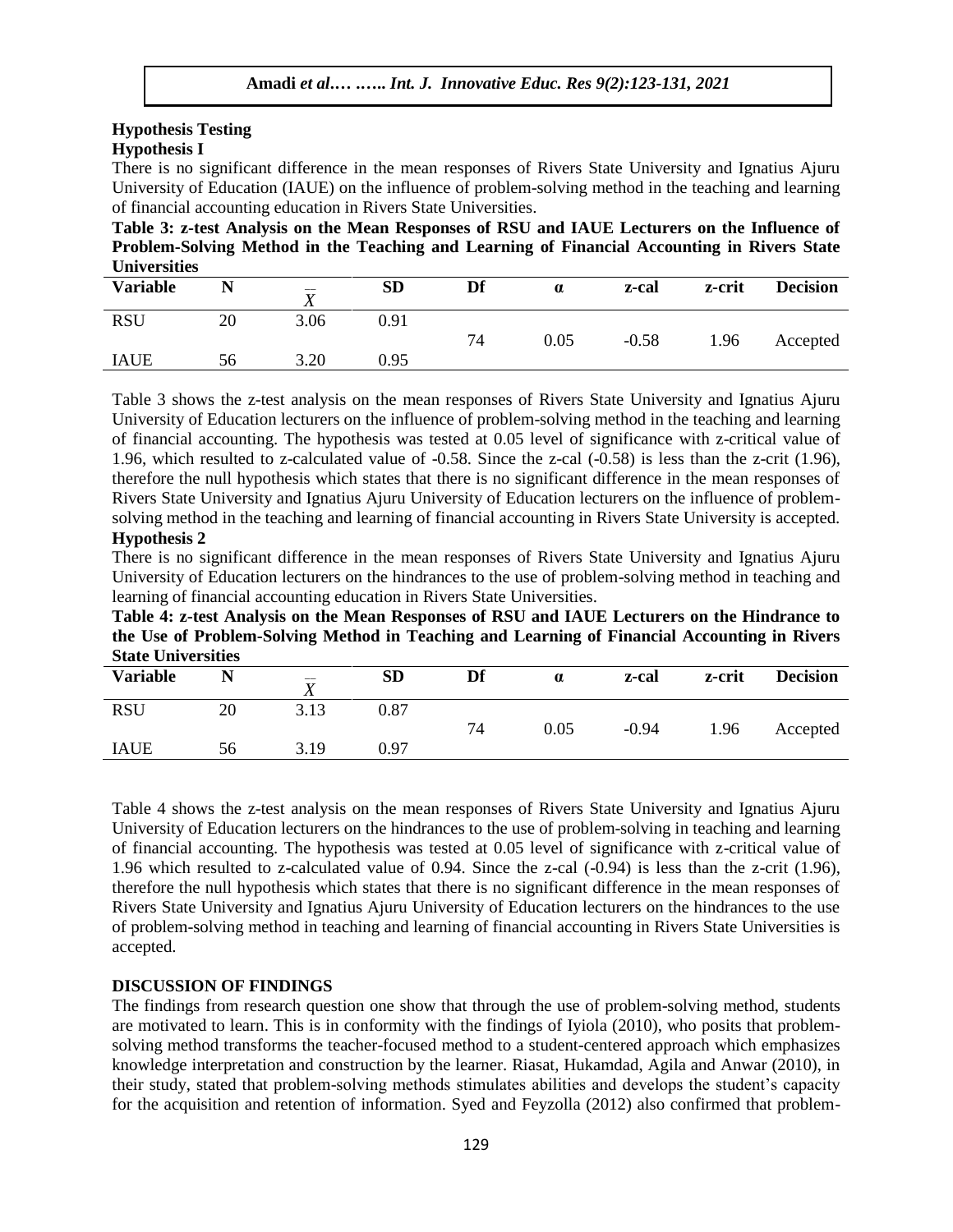solving method is used to develop students' judgment, Creativity, Critical thinking and information integration abilities.

The result of the test of hypothesis one shows that there is no statistically significant difference in the mean responses of students and lecturers on the influence of problem-solving method in the teaching and learning of financial accounting in Rivers State Universities.

Again, the result on the hindrances to the use of problem-solving method in the teaching and learning of financial accounting in research question two showed that the following items are identified as the problems encountered in the use of problem-solving method in teaching and learning of financial accounting; This results is in conformity with the findings of Adeyemo et al (2013) who stated that teachers and students unpreparedness, lack of prerequisite knowledge, time consuming assessment are some of the hindrances to the use of problem solving method. Iyiola (2010), also supported the finding of this study by stating that the complexity and negative attitude of students, lack of tools to make the teaching of financial accounting has been a great hindrance.

#### **CONCLUSION**

Based on the results and findings of this study, the researcher concluded that problem-solving method is very much useful but not really used by some lecturers in their lesson delivery in Rivers State universities and it is only with skills that teaching methods can be harnessed, manipulated and transformed into product. This clearly indicate that there is a gap in the quality of learning methods which posed many challenge on teaching and learning that present the educational system from getting the best out of its efforts to achieve the required level of attainment in teaching and learning of financial accounting in Rivers State universities. Conclusively, problem-solving method has a positive effect to good performance in examinations.

#### **RECOMMENDATIONS**

Based on the findings of this study, the following recommendations are made:

- 1. Efforts should be intensified by the authorities of Rivers State Universities to ensure that Government provides adequate instructional materials for effective teaching of financial accounting education.
- 2. The educational bodies in Rivers State Universities should make curricula policies and programmes that will enhance effective teaching and learning of financial accounting.
- 3. The authorities of Rivers State Universities should stress on the influence of problem-solving methods and the role of teachers in their choice of teaching method so that they can enhance performance.

#### **REFERENCES**

- Achor, E.E, Imoko, BJ. & Uloko, E. S. (2009). Effect of ethnomathematics teaching approach on senior secondary students' achievement and retention in locus, education research and review. 4(8), 385- 390.
- Agboola, O.S. & Oloyede E.O. (2007). Effects of project, inquiry and lecture-demonstration teaching methods on senior secondary student's achievement in cooperation of Mixtures Practical test. Educational research and review. *Academic Journal,* 2(6), 124-132.
- Ajiboye, J.O. & Ajitoni, S.C. (2008). Effect of full and quasi-participatory learning strategies on Nigerian senior secondary student's environmental knowledge implication for classroom practice. *International journal of environmental and science education*. 3(2), 58-66.
- Bello, T. O. (2011). Effect of group instructional strategies on student's performance in Selected Physics Concepts. *Journal of the African educational research network*. 71(11), 1-9.
- Downing, E. K. (2013). Using problem based learning to facilitate student learning. Indiana Polis, Inc.
- Ekeke, C. (2013). *Technology, a necessity for economic growth*. Port Harcourt: Keke Press.